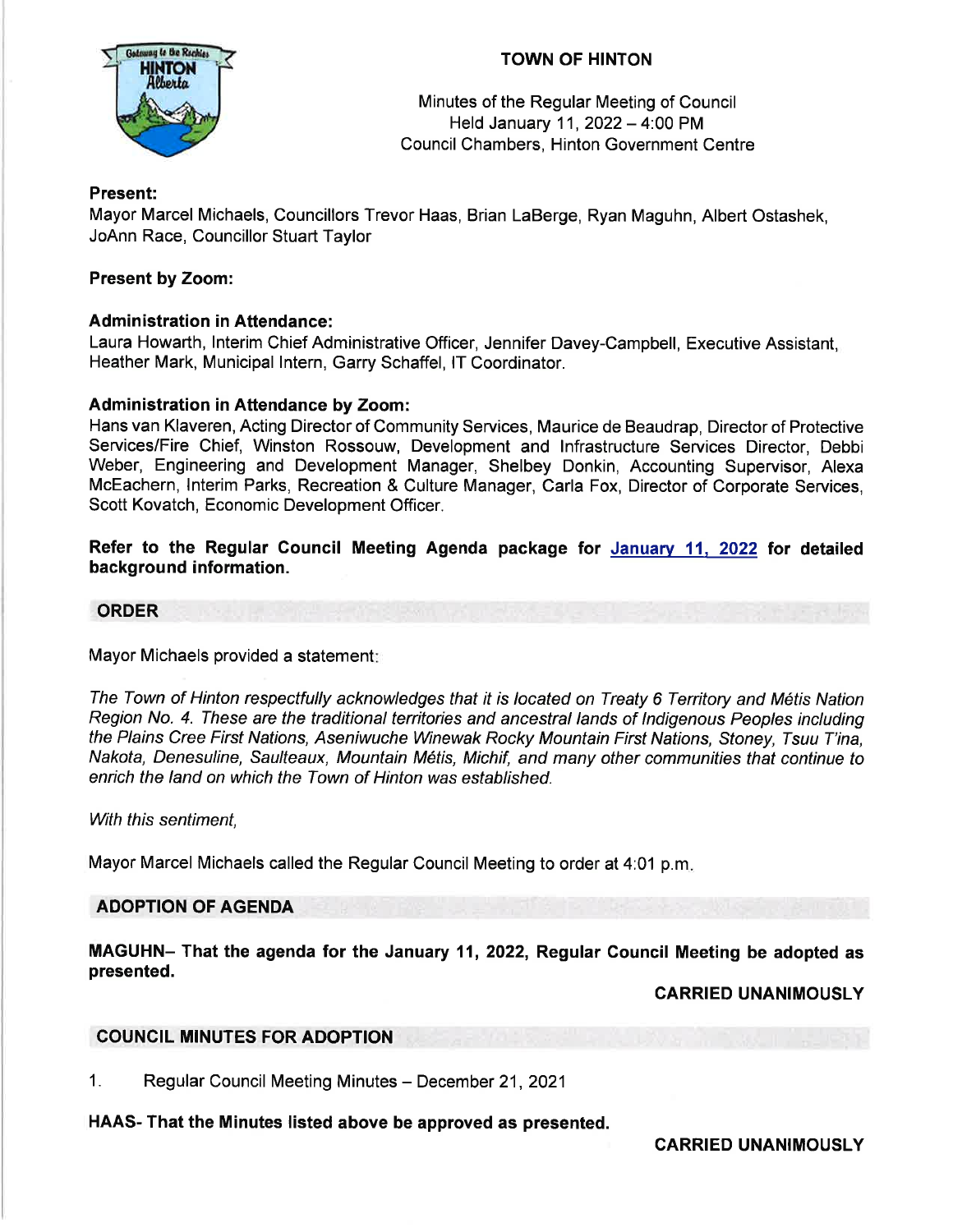Town of Hinton Regular Council Meeting Minutes- January 11, 2022 Page l2

### CITIZENS MINUTE WITH COUNCIL

None

## DELEGATIONS AND PRESENTATIONS

None

# BOARDS AND COMMITTEES OF COUNCIL REPORTING

Nothing to report

### ACTION ITEMS

1. Borrowinq Line of Credit to Finance Operatino Expenditures Bylaw 1165 - Amendment

MAGUHN - That Gouncil give First Reading to Borrowing Line of Gredit to Finance Operating Expenditures Bylaw No. 1165.

CARRIED UNANIMOUSLY

LABERGE - That Gouncil give Second Reading to Borrowing Line of Credit to Finance Operating Expenditures Bylaw No. 1165.

CARRIED UNANIMOUSLY

HAAS - That Council give unanimous consent for Third Reading of Borrowing Line of Gredit to Finance Operating Expenditures Bylaw No. 1165.

CARRIED UNANIMOUSLY

RACE - That Gouncil give Third Reading to Borrowing Line of Credit to Finance Operating Expenditures Bylaw No. 1165.

CARRIED UNANIMOUSLY

### 2. Hinton Golf Course - Golf Cart Status & Leasinq Option

TAYLOR - That Council direct Administration to bring the Hinton Golfing Society Golf Gart Lease Agreement to the Regular Council Meeting of January 18th, 2022, for further discussion. CARRIED UNANIMOUSLY

MAGUHN - That Council direct Administration to bring back an update regarding the 2022 Draft Operating Agreement and 2021 unaudited year-end financial statements of the Hinton Golfing Society to the January 18,2022, Regular Council Meeting and Administration invite the Hinton Golfing Society Board President and Director of Golf Operations to assist in updating Gouncil. CARRIED UNANIMOUSLY

### DISCUSSION ITEMS

1. Mandatory Face Covering Bylaw 1162 - Section 8.1.2

- 2. New Business in Hinton Councillor Stuart Taylor
- 3.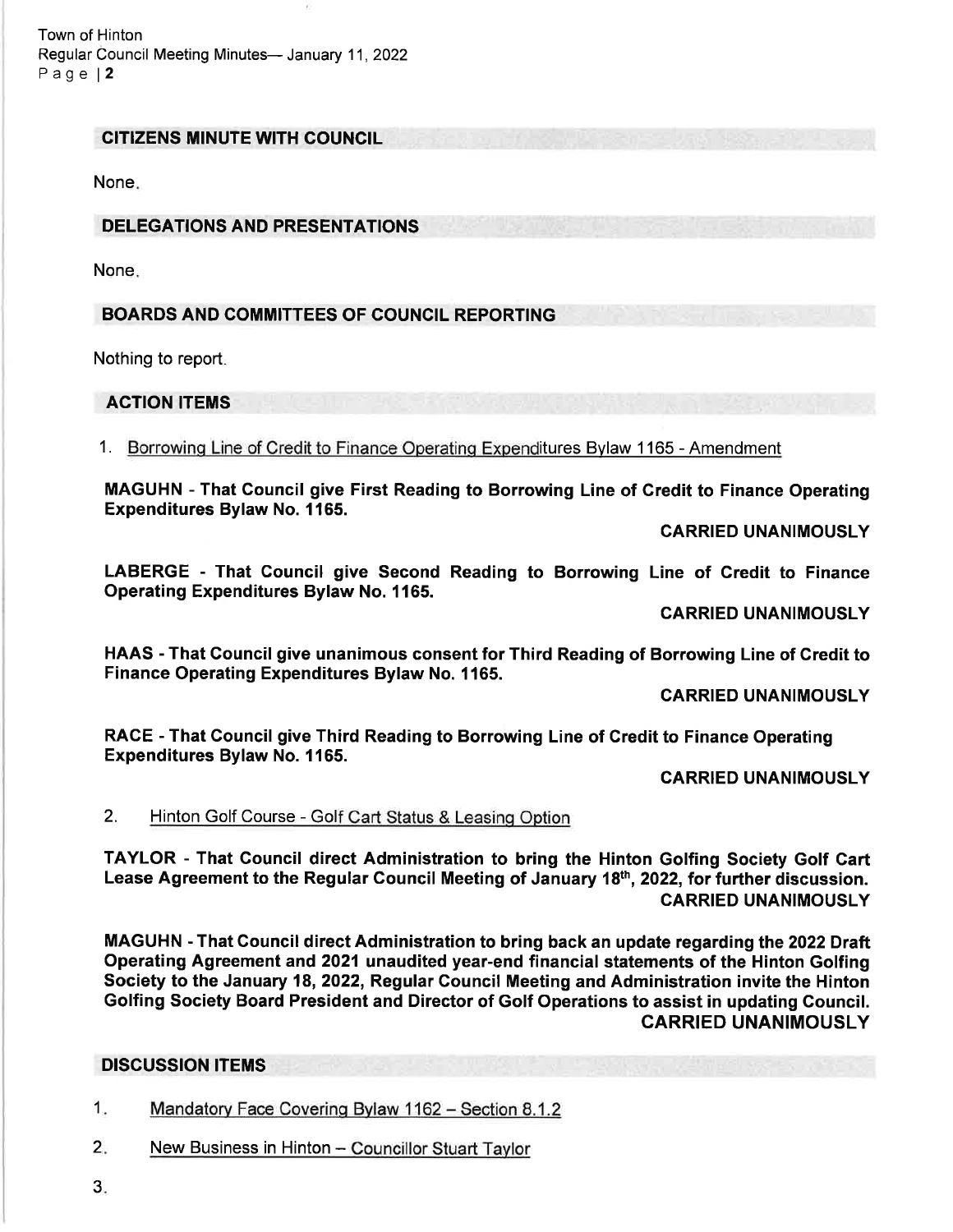Town of Hinton Regular Council Meeting Minutes- January 11, 2022 Page 13

> OSTASHEK - That the Regular Council Meeting move to Glosed Session at 5:11 p.m. CARRIED UNANIMOUSLY

HAAS - That the Regular Gouncil Meeting move out of Closed Session at 5:44 p.m.

Regular Council Meeting resumed at 5:46 p.m.

### INFORMATION ITEMS

# 1. Civic Partnerships and Donation Request Status

OSTASHEK - Civic Partnership and Donation Request Status Spreadsheet be amended to change the Hinton Historical Society 2022 total funding included in draft-based budget to \$55,000.00 per previous direction of Council.

### CARRIED UNANIMOUSLY

MAGUHN - That the Givic Partnership and Donation Request spreadsheet be amended to reflect a 2022 total funding requested from Pine Valley Lodge Fundraising Gommittee to \$50,000.00 and the West Yellowhead Trails Society total of \$100,000.00.

GARRIED UNANIMOUSLY

MAGUHN - That Gouncil accept the Civic Partnership and Donation Request Status report as amended.

CARRIED UNANIMOUSLY

### 2. Council lnformation Packaqe #1

### HAAS - To accept Council Information Package #1 for information.

### CARRIED UNANIMOUSLY

# REPORTS FROM MAYOR, COUNCIL, CHIEF ADMINISTRATIVE OFFICER

- <sup>1</sup> Council Updates (Training, Conferences, Committees, Community Events) and Urgent Matters Councillors and Mayor Michaels reported on meetings they attended.
- 2. Chief Administrative Officer Report and Status Report Laura Howarth, lnterim Chief Administrative Officer, provided an update on administrative matters,
- 3. Administrative lnquiries There were no Administrative lnquires

### NOTICES OF MOTION

No Notice of Motions were brought forward.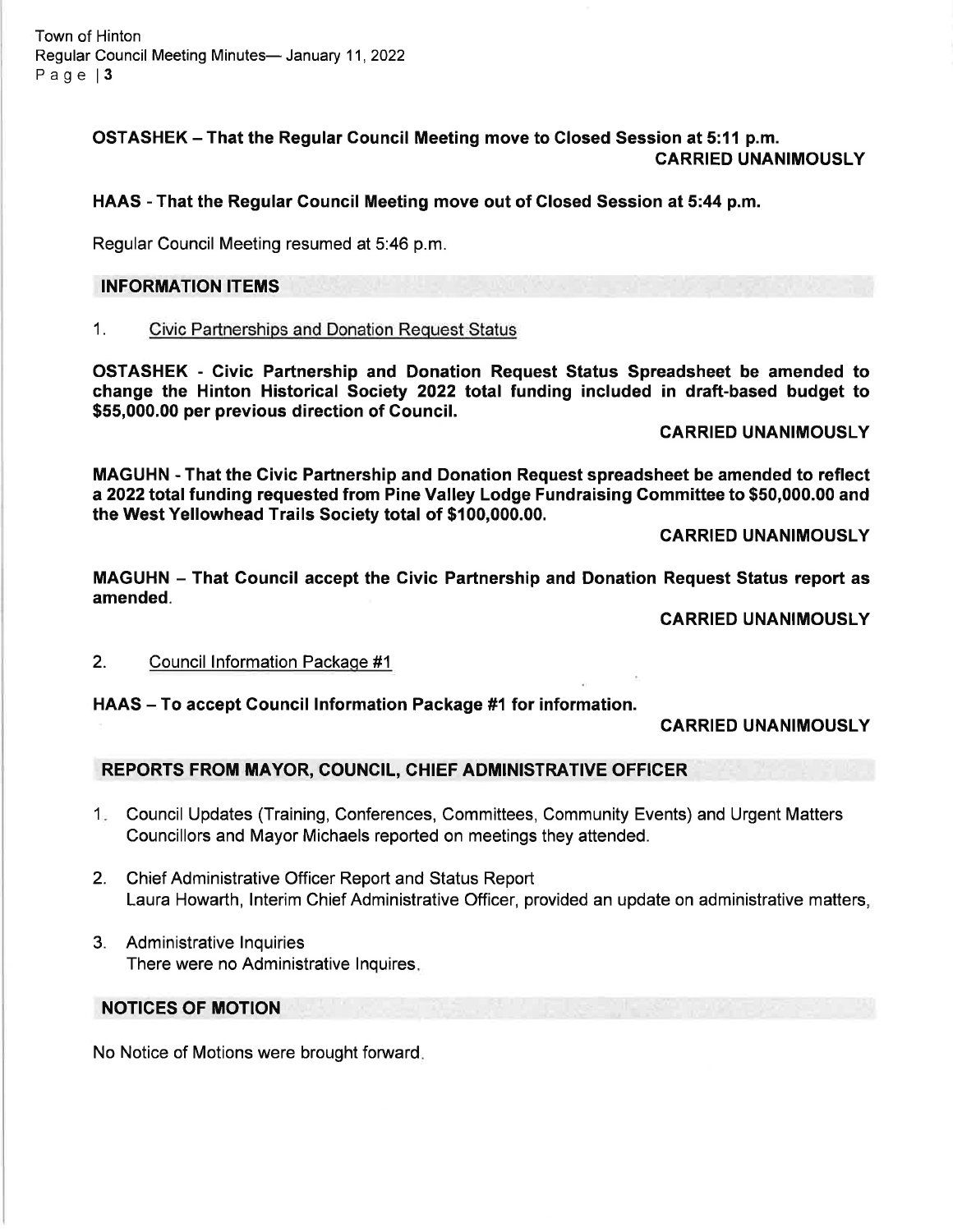Town of Hinton Regular Council Meeting Minutes- January 11, 2022 Page l4

CLOSED SESSION

### HAAS - That the Regular Council Meeting move to Closed Session at 6:13 p.m. CARRIED UNANIMOUSLY

A S-minute break was called at 6:13 p.m. with the meeting resuming at 6:18 p.m

M. de Beaudrap, W. Rossouw, D. Weber, Jen Davey-Campbell, Lorraine Walker, left the meeting at 6:13 p.m.

L. Howarth, W. Rossouw, D. Weber and S. Kovatch joined the meeting at 6:18 p.m.

1. Hinton Golf Course Memorandum of Understandinq - Closed per Section 16 of FOIP

LABERGE - That the Regular Council Meeting move out of Glosed Session at 7:52 p.m.

S. Kovatch left the meeting at 7:52

Mayor Michaels reconvened the meeting at 7:54

HAAS - That Council Direct Administration to enter into the Hinton Golf Gourse Memorandum of Understanding as discussed in Glosed Session at the January 11, 2022, Regular Council Meeting.

CARRIED UNANIMOUSLY

MAGUHN - To extend the meeting past 8:00 pm

CARRIED UNANIMOUSLY

HAAS - That Council move into closed session at 7:55 p.m.

CARRIED UNANIMOUSLY

L. Howarth, W. Rossouw, D. Webber left the meeting at 8:21 p.m.

LABERGE – That the Regular Council Meeting come out of Closed Session at 10:09 p.m.

2. Personnel, CAO Update - Closed per Section 17 of FOIP

OSTASHEK - That Council direct the Mayor to enter into negotiations for an lnterim CAO contract as discussed in closed session.

CARRIED UNANIMOUSLY

3. Interim CAO appointment discussion - Close per Section 17 of FOIP

RACE – That Council direct Administration to enter into a contract for the Interim COA candidate to attend budget deliberations on January 14 & 15,2022, for a maximum of \$1,500.00. CARRIED UNANIMOUSLY